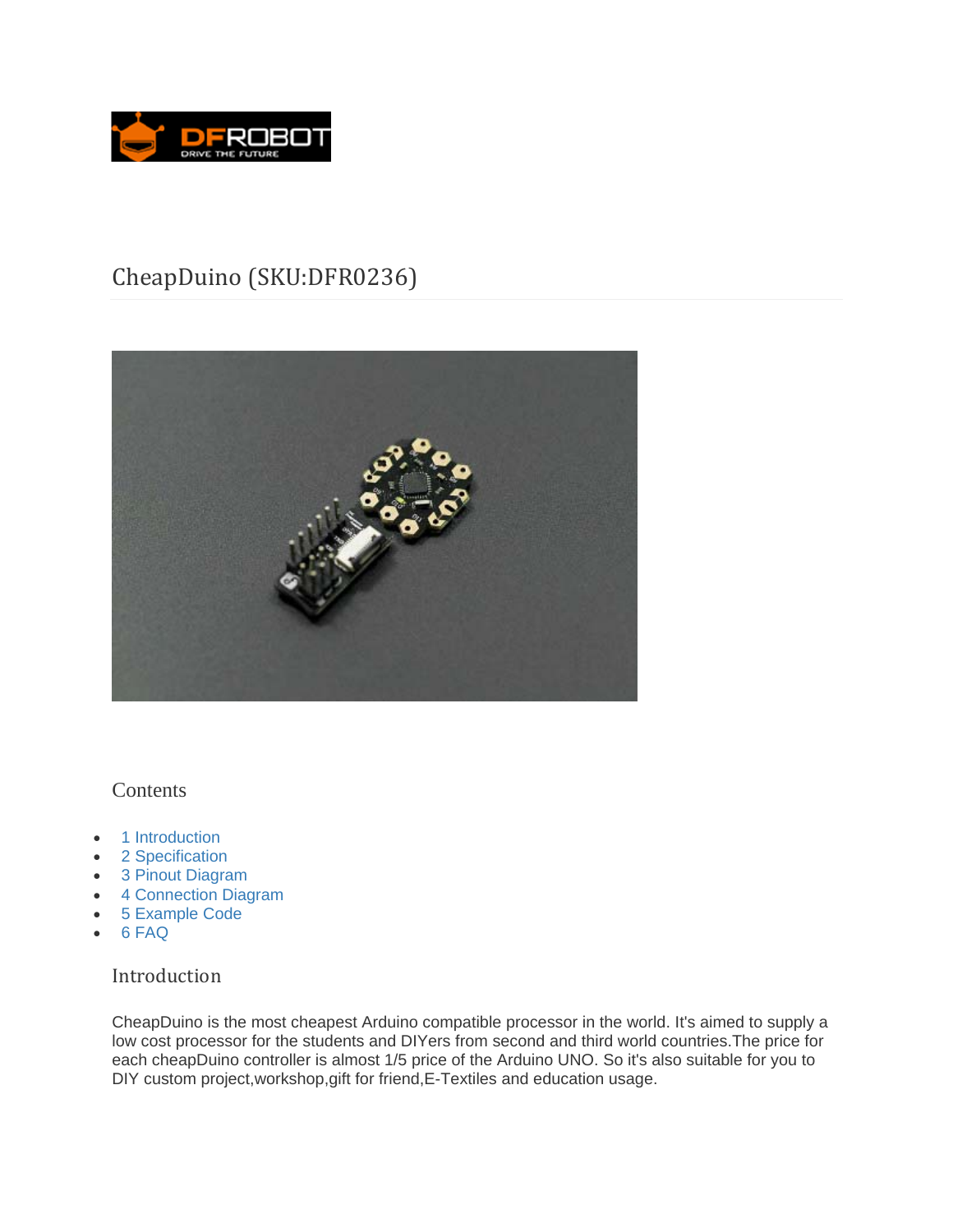# Specification

- Working voltage: 3~5 volts
- Recommended power supply: 5v
- Microctonroller: Atmel AVR ATmega8
- bootloader(Board option in Arduino IDE): Arduino NG / w ATmega8
- 3 digital pins, 3 analog pins with easy-to-solder hexagonal pads
- Integrate 3 pwm pins, I2C interface and UART interface
- Suitable for workshop,education usage and DIY custom projects
- Low cost Arduino compatible controller
- Designed for the students and DIYers from second and third world countries
- Dimensions: 2cm x 2cm x 0.2cm

Pinout Diagram





**Bottom View**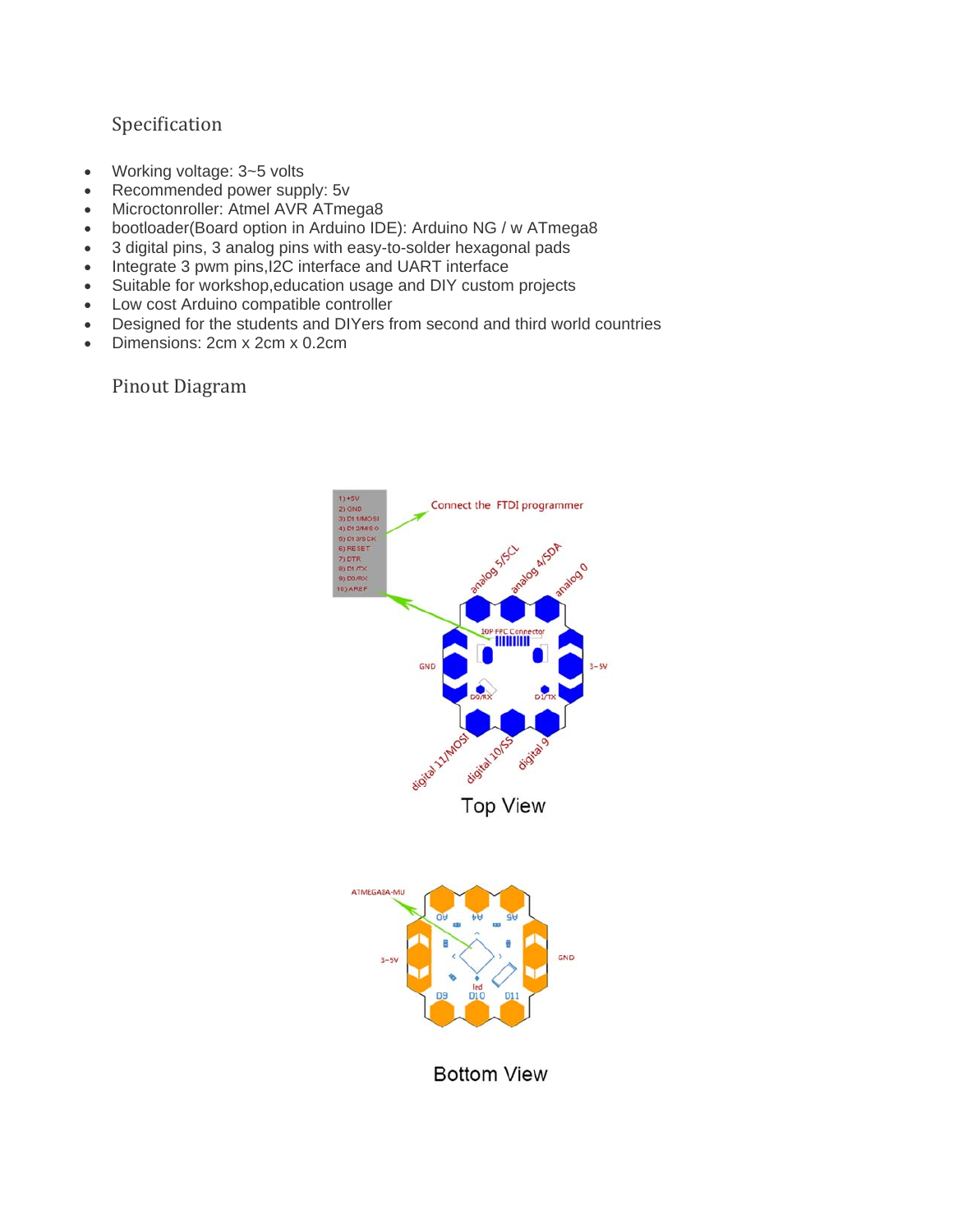## Connection Diagram



Fig1: cheapDuino Pin Out

#### **Note:**

 When plugin the fpc programming cable to DFRobot FPC programmer and cheapDuino, please the blue side facing upward.

### Example Code

- Choose the right com port of your programmer in the Arduino IDE first.
- Choose "Arduino NG or older /w ATmega8" in the "Boards" option.
- Then just upload your arduino sketch to the cheapDuino. The "Blink" sketch will be used to drive the LED connected to the D13 pin onboard.

```
const int ledPin = 13; \frac{1}{2} the number of the LED pin on the cheapDuino
// Variables will change: 
int ledState = LOW; // ledState used to set the LED 
long previousMillis = 0; \frac{1}{1} will store last time LED was updated
// the follow variables is a long because the time, measured in miliseconds,
```